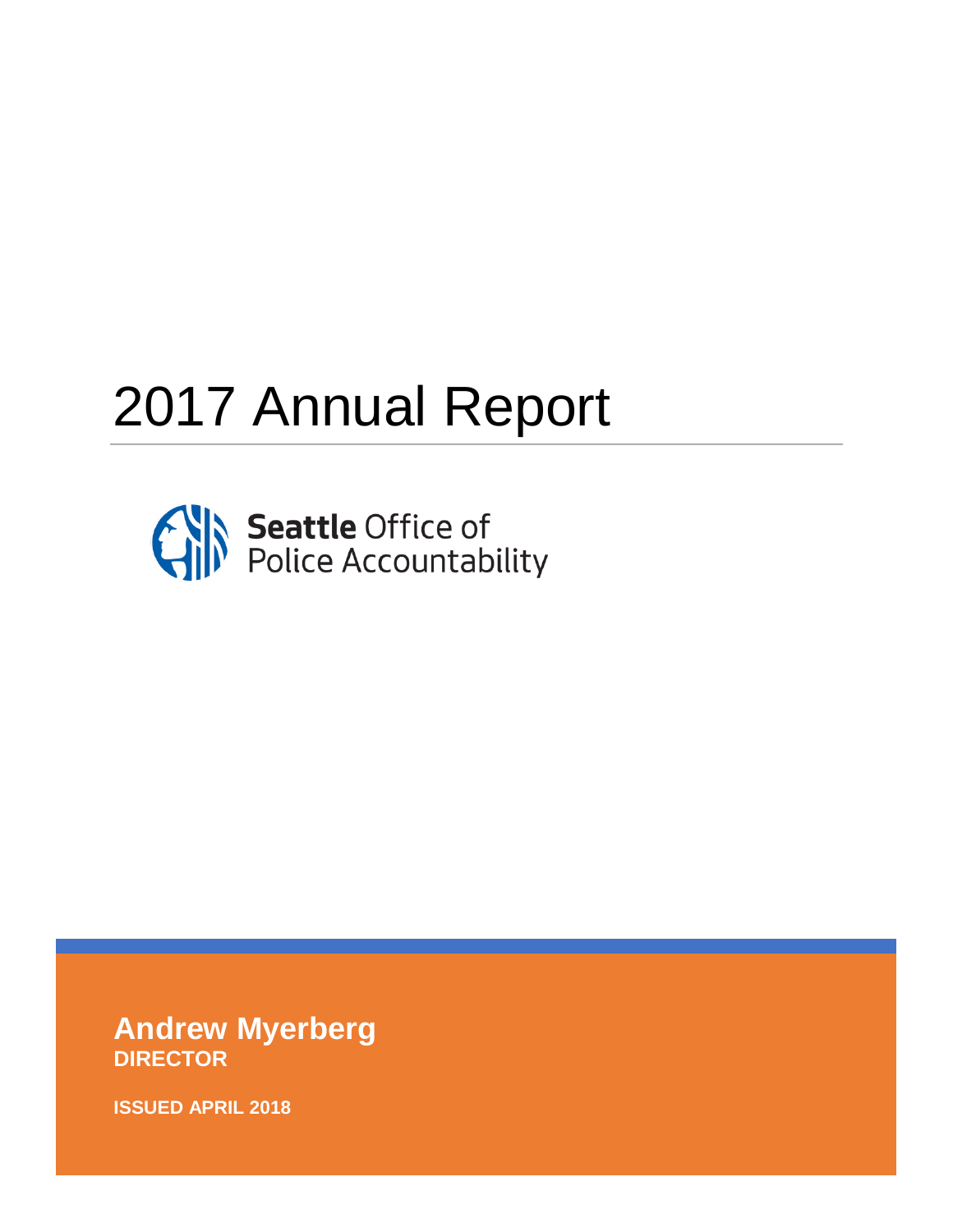## **Table of Contents**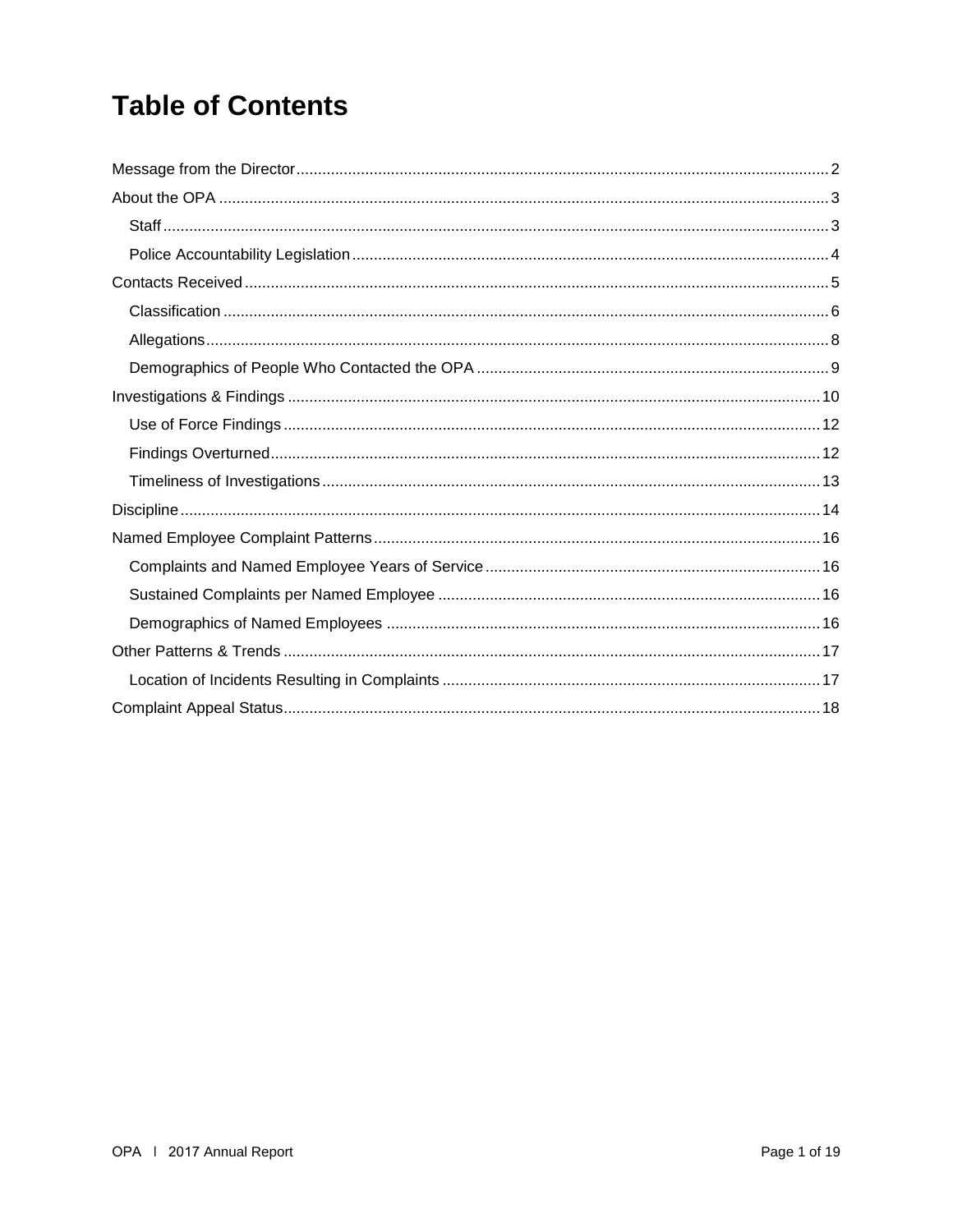## **Message from the Director**

This past year was monumental in terms of local changes to police oversight. The passage of Seattle's landmark police accountability legislation in May 2017 not only created the Office of Inspector General (OIG) for Public Safety and made the Community Police Commission (CPC) a permanent, robust community oversight body, but it also expanded the scope and authority of the Office of Police Accountability (OPA).

Two of the areas in which the OPA's role has expanded are community engagement and policy review and development. With regard to community engagement, in the upcoming months we will be hiring civilians to act as liaisons between the community and the OPA. These individuals will not only help the community navigate the accountability system and the OPA's processes, but will also bring the community's collective knowledge and expertise back to OPA, enabling us to improve our services and functioning. With regard to policy review and development, the OPA will be taking a more proactive role, in partnership with the OIG and the CPC, in identifying gaps and inconsistencies in policies and working with the Seattle Police Department (SPD) to ensure that its guidelines and expectations for officers are clear, fair, and objectively reasonable.



Since joining the OPA in July 2017, I have focused on effectuating the systemic changes necessary to not only ensure constitutional and accountable policing, but to continue to build community trust, understanding, and confidence both in the police and in the OPA's role in holding the SPD and its officers accountable. This includes efforts to improve our investigations and internal processes.

The OPA began implementing provisions of the police accountability legislation in 2017. That has included working towards civilianizing the OPA command staff, which is expected to occur in mid-2018. The office is already unique in that it has a civilian director, yet sworn investigators and supervisors. Once the command staff is civilianized, the OPA will be one of the first law enforcement oversight entities in the United States with a civilian director and civilian supervisors working alongside sworn investigators. In this respect, the OPA is breaking new ground.

This is an incredibly exciting and important time to work in this field. The OPA, and the accountability system as a whole, has the opportunity to help facilitate long-lasting and necessary change. I am honored to be able to serve in this role, and I look forward to the next year.

Sincerely,

AM

Andrew Myerberg Director, Office of Police Accountability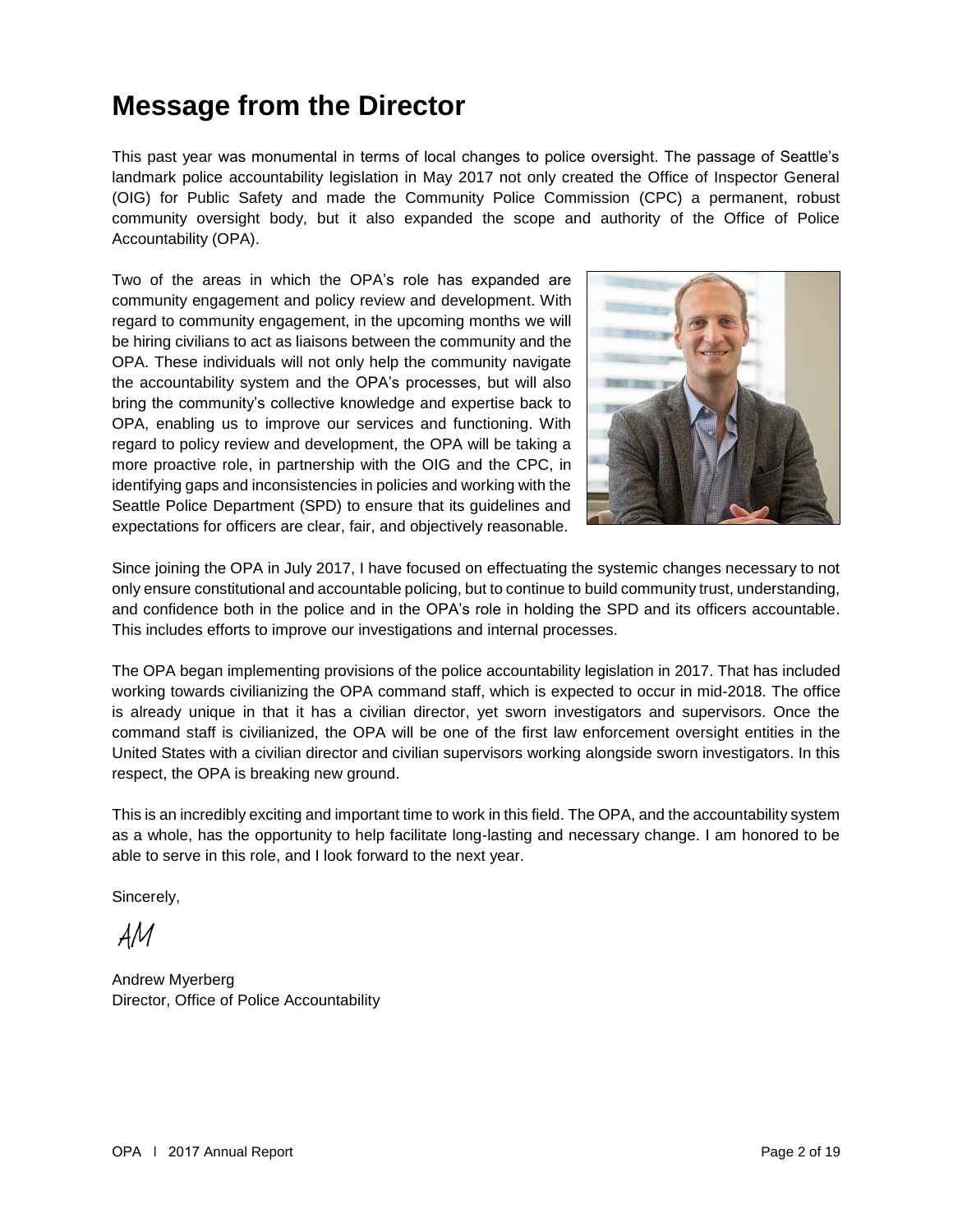# **About the OPA**

The OPA helps ensure the actions of SPD employees are constitutional and in compliance with federal, state, and local laws by investigating and making recommended findings regarding individual allegations of misconduct.<sup>1</sup> The OPA is an independent, hybrid oversight agency comprised of both sworn and civilian personnel. OPA's authority and responsibility include:

- Establishing and managing processes to initiate, receive, classify, and investigate individual allegations of SPD employee misconduct;
- Promoting public awareness of, full access to, and trust in the complaint investigation process;
- Identifying SPD system improvements and providing effective solutions; and
- Helping reduce misconduct and enhancing employee conduct.

#### **Staff**

The OPA **Director** is a civilian, appointed by the Mayor and confirmed by the City Council, who manages the overall investigative, training, and administrative functions of the OPA, including classifying contacts received and making recommended findings to the Chief of Police on all sustained cases.<sup>2</sup> After serving four years as the OPA Director, Pierce Murphy stepped down in July 2017, and Andrew Myerberg immediately began serving on an interim basis. On October 30, 2017, then-Mayor Tim Burgess nominated Myerberg as the OPA Director. He was confirmed by City Council shortly thereafter.

The OPA **Deputy Director** is responsible for the development, implementation, administration, and evaluation of programs related to police accountability, as well as serving as Acting Director in the absence of the Director.

One **Captain** and two **Lieutenants** handle day-to-day management of the OPA's investigative activities.

The OPA has eight **Sergeants** who are responsible for conducting intakes and investigations of cases assigned to them. They rotate in and out of the OPA in approximately two-year cycles.

The OPA also has a civilian **Administrative Team** of three who, among other office support tasks, create electronic case files, respond to customer service requests, and transcribe investigative interviews.

In 2017, the OPA hired a civilian **Management Systems Analyst** to assist with data analysis and data systems management.

The OPA has an additional level of independent scrutiny by the civilian **OPA Auditor** who reviews all complaints and investigations. In mid-2018, the Auditor will be replaced by a new, legislatively-mandated Inspector General for Public Safety (see *Figure 1)*.

The OPA is planning to add more civilian staff in 2018, including two **Strategic Advisors** to assist with policy analysis/development and three **Community Outreach Specialists** to increase awareness of the OPA mission and help gain the public's trust of the investigative process.

<sup>&</sup>lt;sup>1</sup> The OPA investigates all SPD employees, including civilians and management.

<sup>&</sup>lt;sup>2</sup> The data used to compile this report is based on determinations made by two different OPA Directors over the course of 2017. This report aggregates that data; therefore, it may not be entirely representative of the current Director's tenure.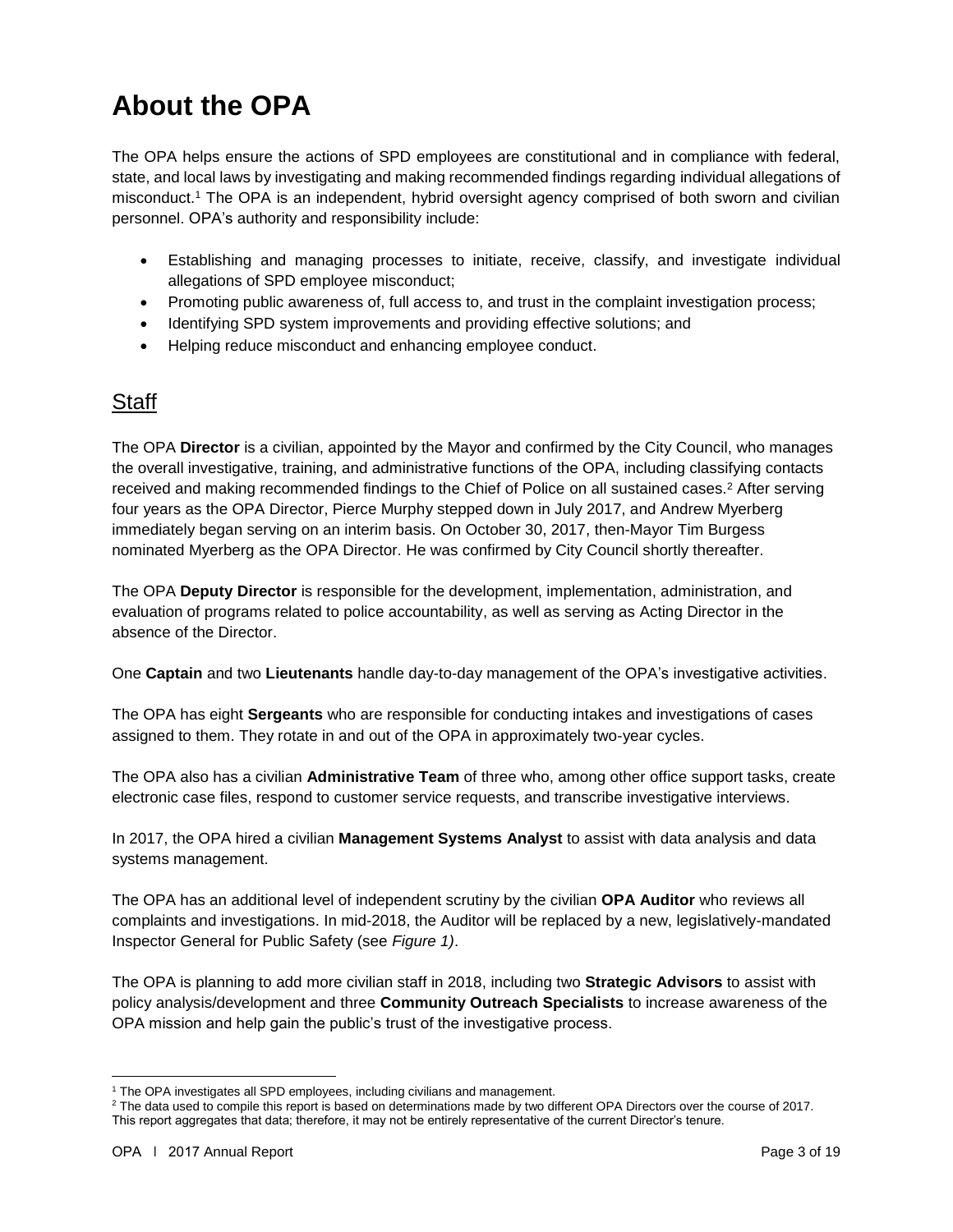#### Police Accountability Legislation

On June 1, 2017, then-Seattle Mayor Ed Murray signed legislation passed by the City Council to revamp Seattle's police accountability system. This innovative approach to law enforcement oversight created a three-pronged system comprised of the OPA, the OIG, and the CPC (see *Figure 1*). All three entities are expected to generate public trust in the SPD by upholding a culture of accountability and adherence to policy and constitutional law.

The legislation specifically called for the OPA to:

- Change its name from Office of Professional Accountability to Office of Police Accountability<sup>3</sup>;
- Collect additional data and report on more statistics regarding OPA contacts<sup>4</sup>;
- Increase collaboration with accountability system stakeholders<sup>5</sup>;
- Enhance community engagement efforts<sup>6</sup>; and
- Civilianize some of the positions currently filled by sworn SPD personnel.<sup>7</sup>

#### *Figure 1: Seattle's new three-pronged police accountability system*



l <sup>3</sup> The name change has been fully implemented.

<sup>&</sup>lt;sup>4</sup> This report attempts to comply with the new reporting requirements, but a few data collection and tracking issues remain for OPA to resolve. The 2018 Annual Report will reflect full compliance with the requirements.

<sup>5</sup> OPA has increased collaboration with the SPD and the CPC; as of this report's release date, an OIG is not yet in place.

<sup>&</sup>lt;sup>6</sup> OPA is in the process of hiring three Community Outreach Specialists to increase awareness of the OPA mission and help gain the public's trust of the investigative process.

 $^7$  The legislation mandated the full civilianization of the OPA's investigations supervisors and a partial-to-full civilianization of OPA's investigators. In late 2017, the union representing the captains and lieutenants signed an agreement allowing civilianization of the OPA's captain and two lieutenants. The union representing sergeants and officers is still in the process of bargaining, so civilianization of the investigators is yet to be negotiated.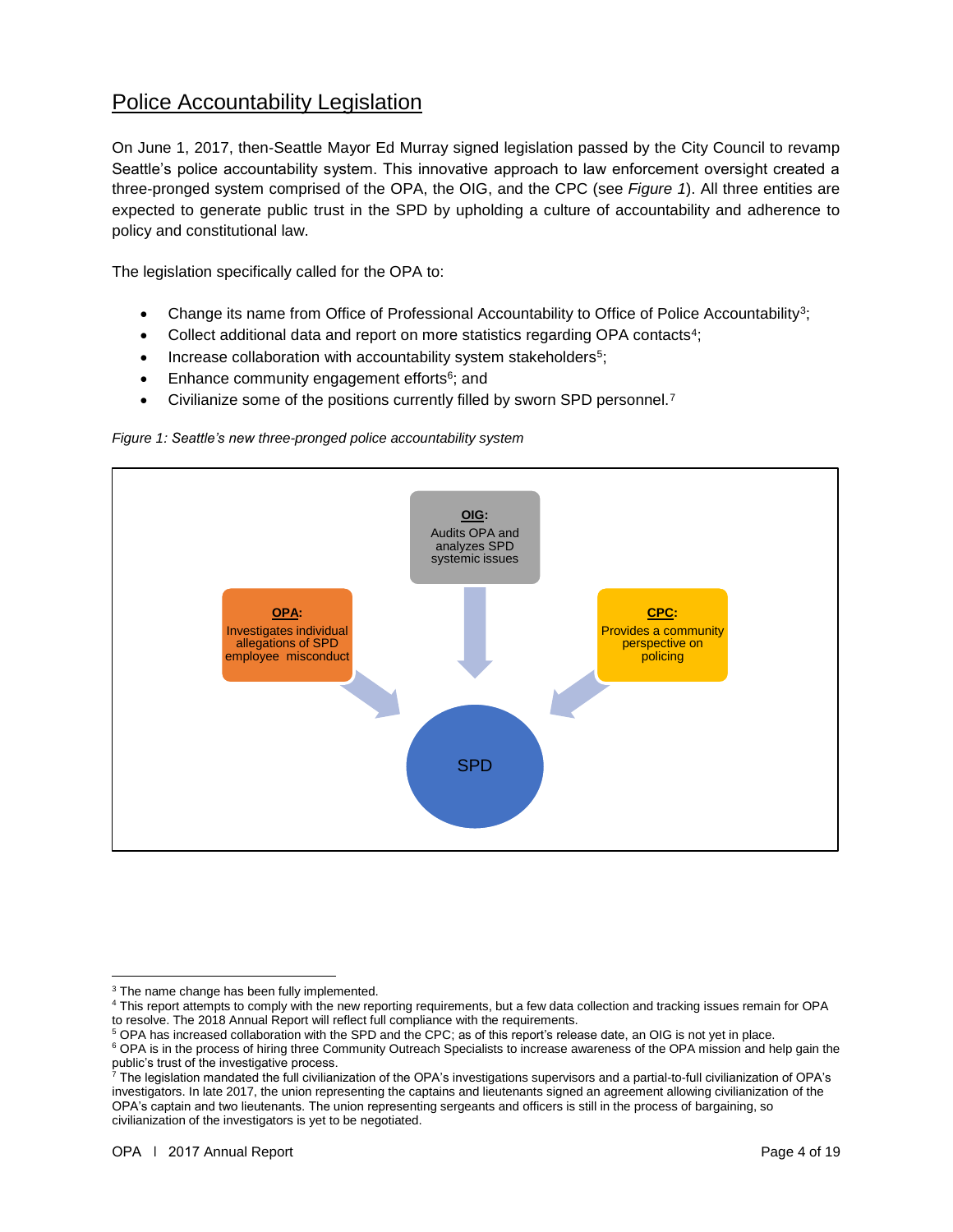## **Contacts Received**

The OPA strives to be accessible, responsive, and helpful in terms of the customer service it provides. When someone contacts the OPA to share information, whether it be a complaint of officer misconduct, a basic inquiry about a case, or a public disclosure request, it is always documented in an electronic tracking system and reviewed to determine next steps. Communication with the OPA can be initiated by anyone, including anonymously, and will be accepted by whatever means it is conveyed, including in person, by phone, in a mailed letter, via external email, or through the OPA website.



*Figure 2: Contacts received, by year (2013-2017)*

- In 2017, the OPA was contacted 1,325 times, which is down almost 14% from 2016 (see *Figure 2).*
- Data from 2017 show that 30% of all contacts were submitted via an online form available on the OPA's website (see *Figure 3*).
- An even greater portion of contacts, 33%, originated from within the SPD (*see Figure 3*). Fifty-five percent of those contacts were initiated by SPD and reflect feedback submitted by the SPD's chain of command concerning SPD officer conduct. The remaining 45% were external contacts that SPD forwarded on to OPA.



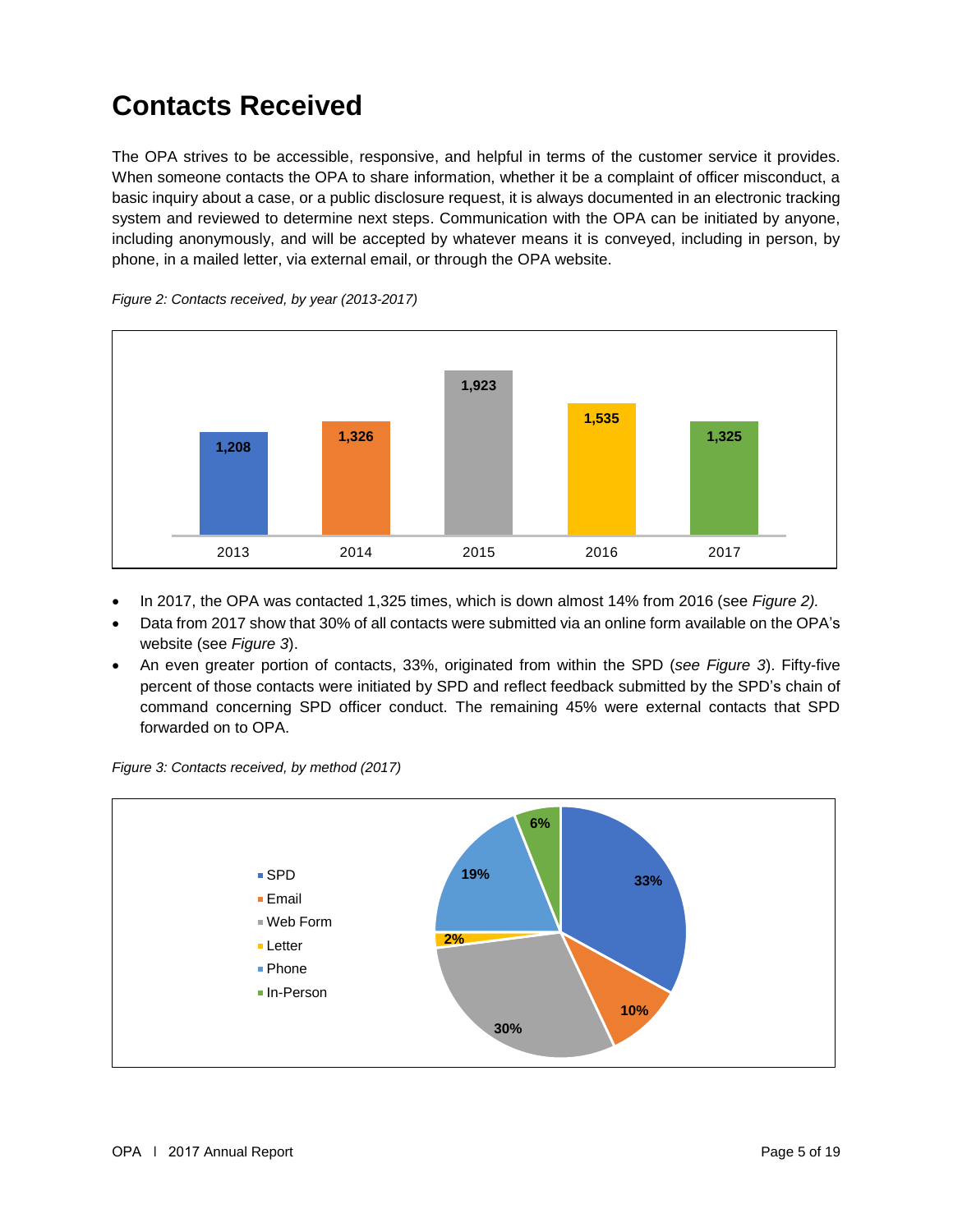#### **Classification**

After a contact has been logged, a preliminary investigation is conducted by OPA sergeants to determine the next steps. The OPA Director then reviews the sergeant's preliminary investigation to make a classification determination. There were six classifications used in 2017.

**Contact Log:** The contact is not alleging misconduct of policy, procedure, or law by an SPD employee. Common Contact Log topics include complaints of slow police response time, issues concerning officers from jurisdictions other than the SPD, public disclosure requests, and crime reports.

**Frontline Investigation**<sup>8</sup>: The contact reveals an administrative, procedural, or technical violation of SPD policy (such as minor rudeness, traffic and parking infractions, profanity not directed as an insult, or tardiness) that can be investigated by the officer's chain of command and addressed as they deem appropriate.

**Mediation:** The contact includes a complaint, and a resolution may be reached via a facilitated discussion with a neutral third-party if both the complainant and named employee agree to participate. No discipline can result from a Mediation.

**Supervisor Action:** The contact alleges a minor procedural violation or customer service concern that does not warrant discipline and is addressed by the officer's supervisor in a manner recommended by the OPA. Recommended action could include contacting the complainant, talking to the employee, or assigning the employee training. The supervisor has 15 days to take the recommended action, document it, and return it to the OPA, where it is then reviewed to ensure the follow-up occurred as required. No further investigation occurs and no discipline can be imposed.

**Investigation:** The contact alleges potential misconduct under SPD policy, and the OPA Director has determined a full Investigation is required, which includes interviewing the complainant and any witnesses, collecting evidence, and identifying the police officer(s) involved. An Investigation is followed by a recommended finding and can result in formal discipline.

<sup>&</sup>lt;sup>8</sup> OPA only began using this classification in November 2017. Frontline Investigations were previously an SPD practice, but were discontinued under the Consent Decree in 2012. The Court approved their use in 2016, but the practice was not re-implemented until late in 2017. Prior to November 2017, most of these contacts would have been classified as Supervisor Actions or Investigations.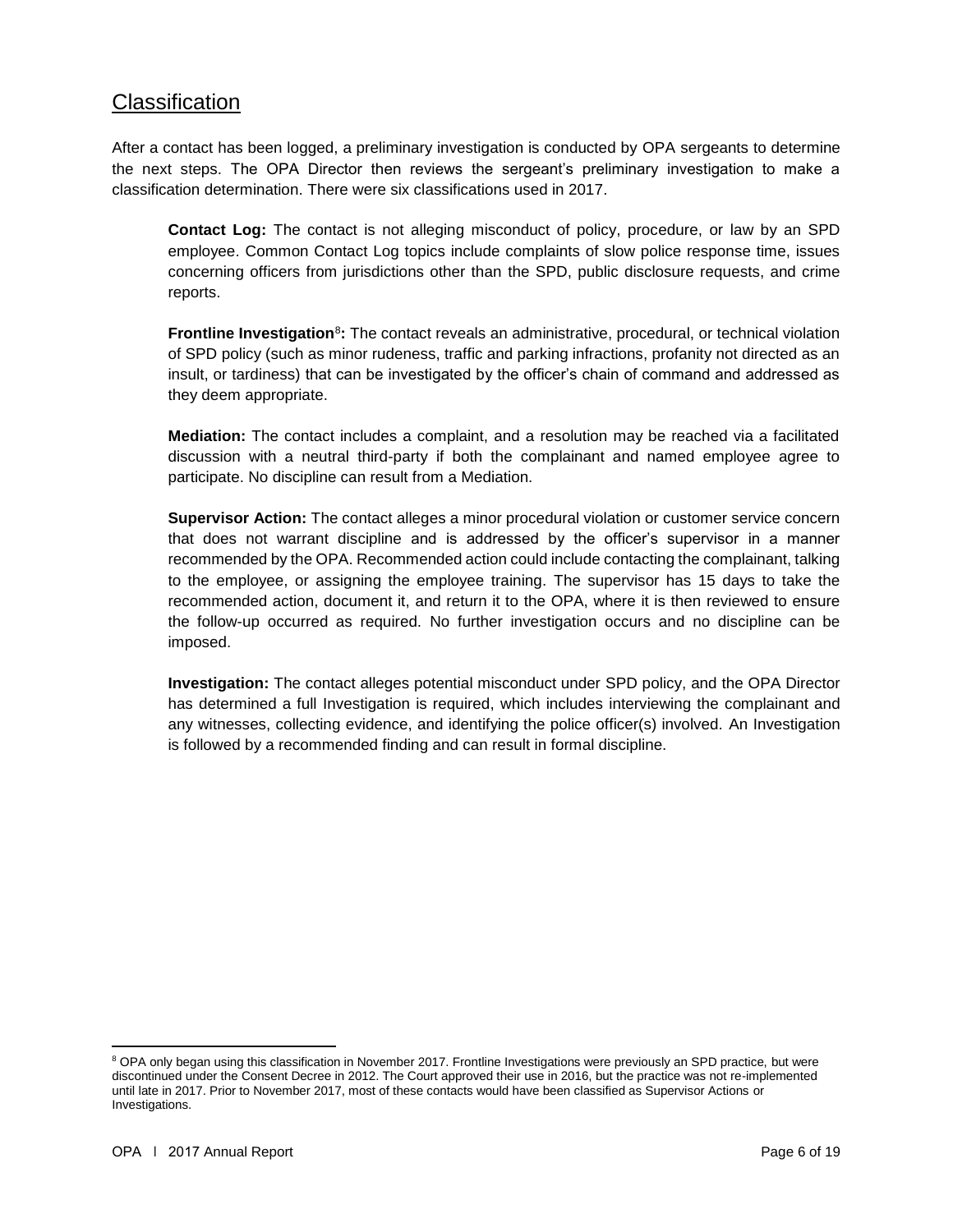*Figure 4: Contacts classified as Contact Log, Supervisor Action, and Investigation, by year (2013-2017)*



- 2017 classifications as Contact Log were down 32%, from 834 to 567, compared to 2016.
- Supervisor Action classifications were down 7% in 2017, from 300 to 280, compared to 2016.
- Contacts classified as Investigation were up 16%, from 385 to 448.
- Mediation and Frontline Investigation classifications comprised about 2% of all classifications in 2017, as shown by the Other category in *Figure 5*. The 2% includes 14 Frontline classifications and 7 Mediation classifications. 9





<sup>&</sup>lt;sup>9</sup> The OPA also receives allegations of criminal conduct by SPD employees. In these cases, a special referral for a criminal investigation is made by the OPA to the appropriate jurisdiction.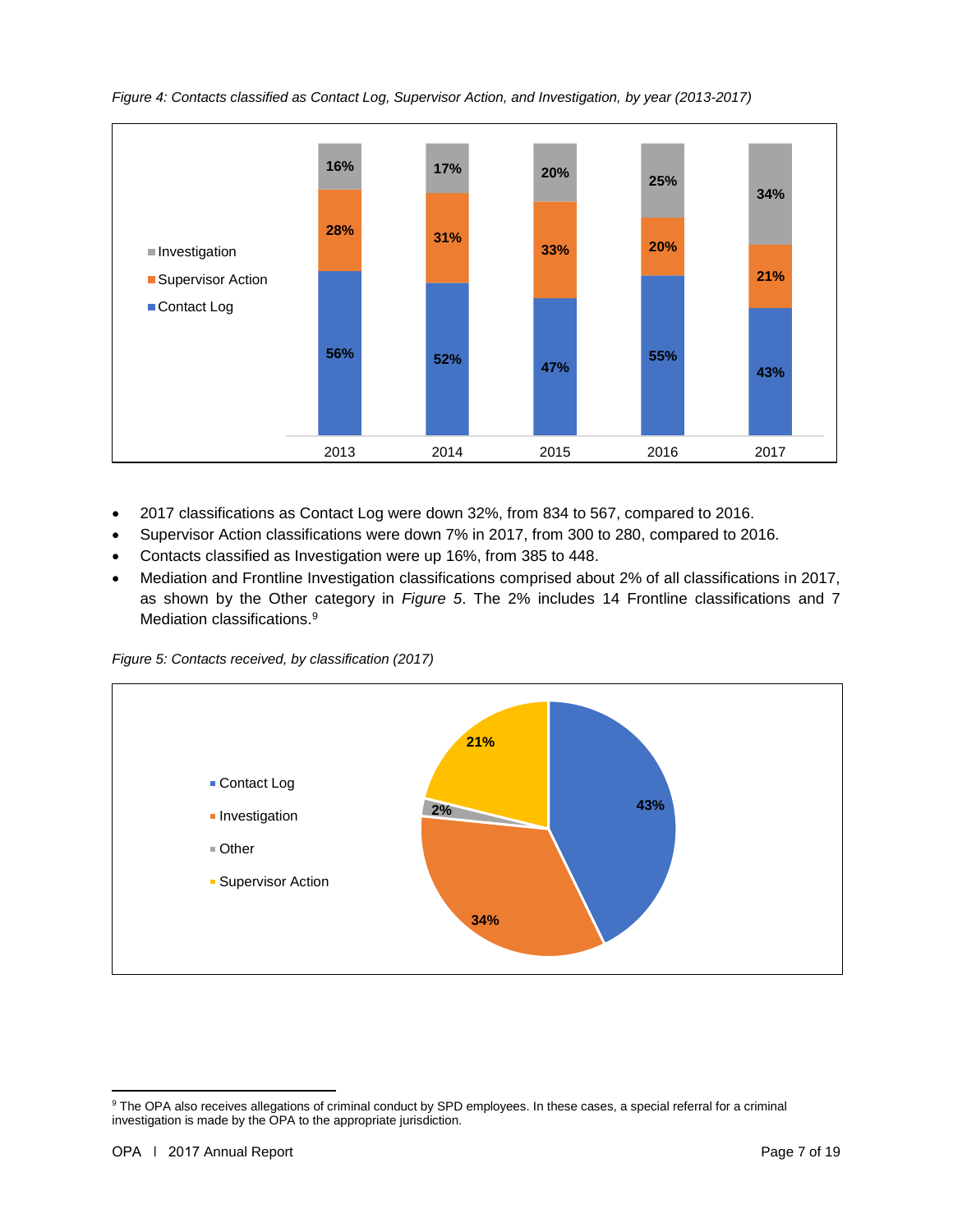#### Allegations

When a contact includes a complaint of possible officer misconduct, those complaints are referred to as allegations. An individual complaint may contain multiple allegations against one or more officer. Each allegation aligns with a specific policy from the SPD Manual.

- The OPA was contacted 1,325 times in 2017 and classified a total of 2,183 allegations based on those contacts.
- Professionalism was the most common allegation, comprising 18% of the total (see *Figure 6*).
- Allegations of Use of Force were the second most common allegation, comprising 15% of the total.
- Bias-free Policing was alleged 288 times, which is 13% of all allegations received in 2017.



#### *Figure 6: Classified allegations of misconduct, by allegation (2017)*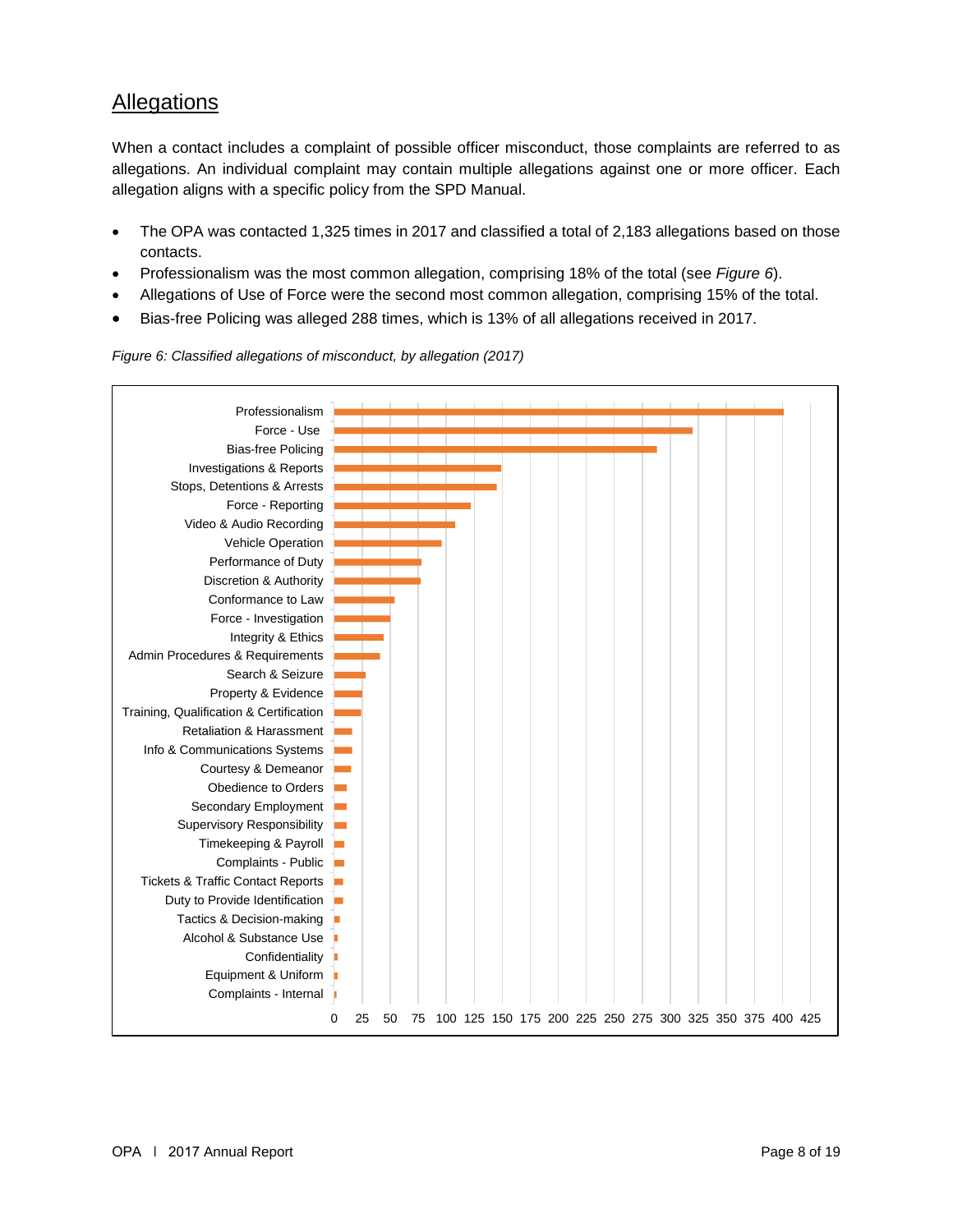### Demographics of People Who Contacted the OPA

It is important that the OPA capture demographic data on complainants so that it can meaningfully assess the impact race and gender have on contacts, allegations, and findings. Disclosure of this information is entirely voluntary; however, without it, the OPA's analysis is incomplete. OPA hopes that as it works to gain the trust of more community members, individuals contacting OPA will feel more comfortable disclosing information about their demographics.

- In 2017, 56% of individuals who contacted the OPA chose to identify their race, compared to 63% who did so in 2016.<sup>10</sup>
	- $\circ$  Of those who disclosed their race, 27% identified as Black. This is a significantly larger portion than in 2016, when 17% of individuals who provided race information identified as Black (see *Figure 7*). Black residents make up less than 8% of the City's population.<sup>11</sup>
	- $\circ$  The portion of contacts from individuals who identified as White decreased between 2016 and 2017, from 39% to 24%. Seattle's population is almost 70% White.
	- $\circ$  Three contacts were submitted by individuals who identified as Two or More Races. This group, although not shown in *Figure 7* because it represents less than 1% of all contacts, makes up almost 5% of Seattle's population.
- In 2017, 67% of individuals who contacted the OPA provided information on their gender. Of this group, 44% identified as male. In 2016, the portion who identified as male was 59%. Seattle's population is 50% male, 50% female.<sup>12</sup>



*Figure 7: Race of people who contacted the OPA, by year (2013-2017)*

<sup>&</sup>lt;sup>10</sup> The OPA compared the demographic profile of the complainant to the demographics of the City without controlling for any other factors such as the proportion of encounters with police or percentage and number of criminal suspects. <sup>11</sup> 2013 American Community Survey Data (Seattle).

 $12$  Ibid.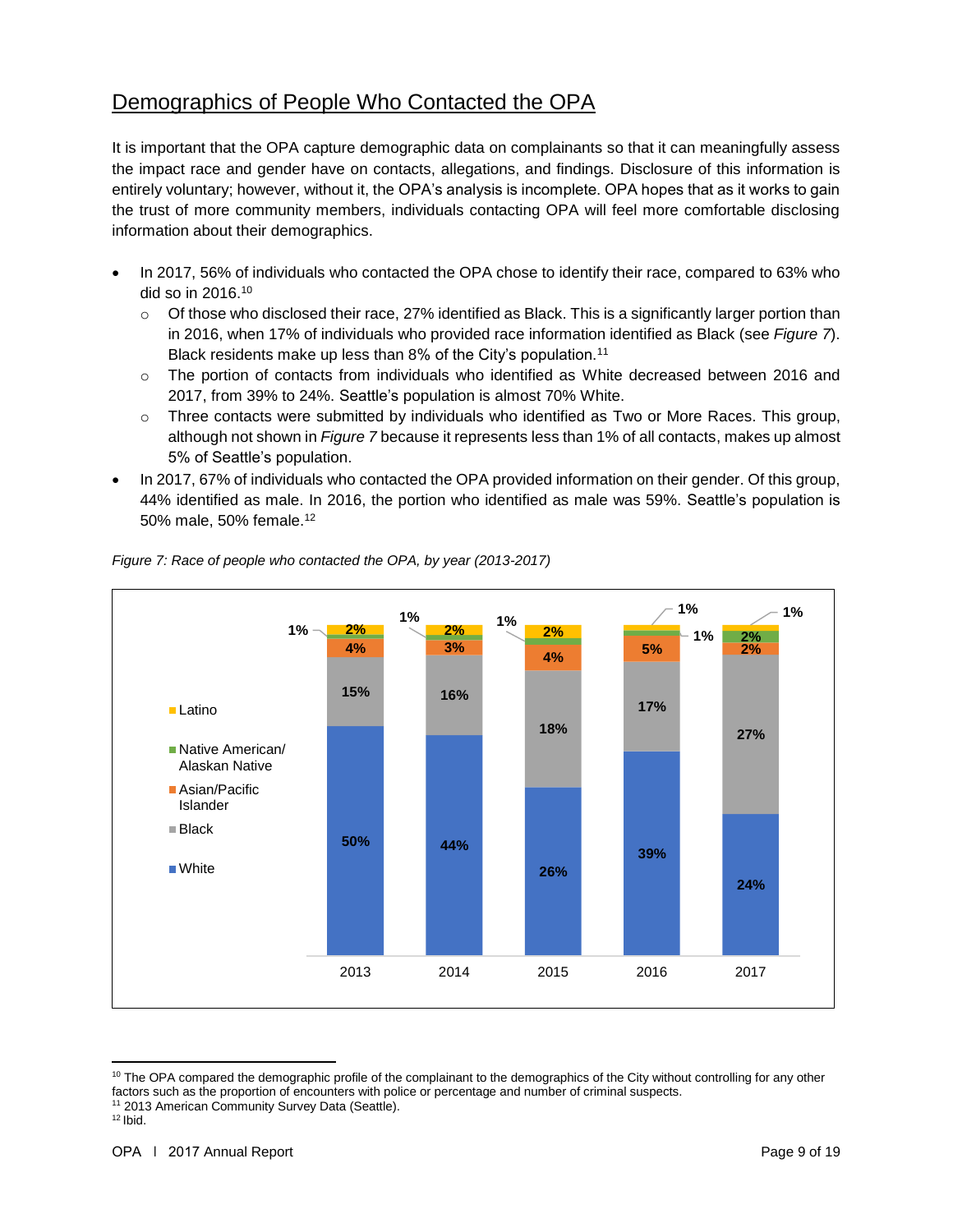## **Investigations & Findings**

In cases where a full investigation occurred, the OPA Director reviews the case, certifies it as complete, and issues to the Chief of Police a recommended finding—via a Director's Certification Memo—on each allegation using the preponderance of the evidence standard (for all allegations of dishonesty, the Director must use a higher standard). <sup>13</sup> If the preponderance of the evidence shows misconduct did occur, the recommended finding is Sustained. If not, the finding is Not Sustained, and it is accompanied by one of the following explanations.

**Unfounded**: The evidence indicates the misconduct alleged did not occur.

**Lawful and Proper**: The evidence indicates the officer's actions were permissible.

**Inconclusive**: The evidence is inconclusive; misconduct was neither proved nor disproved.

**Training Referral**: The evidence indicates there may have been a violation of policy, but it was not a willful violation and/or did not amount to misconduct. The OPA can require the named employee's chain of command to provide training or counseling, which encourages the SPD to address wellintentioned mistakes through education and re-training.

**Management Action**: There is a deficiency in the SPD policy or training; no individual will be held accountable for the conduct, and the OPA Director makes a recommendation to clarify the SPD policy. The Chief of Police responds to the OPA Director's recommendations and provides regular updates on the status of their implementation.

**Timeliness**: The evidence indicates that misconduct occurred, but because the investigation was not completed within 180 days, per the collective bargaining agreement, the finding cannot be Sustained.

**Grievance Settlement**: A finding of Sustained is modified to accurately reflect the outcome of an appeal or grievance by a named employee.

 $\overline{\phantom{a}}$ <sup>13</sup> Per Black's Law Dictionary, this standard is defined as follows: "The greater weight of evidence, not necessarily established by the greater number of witnesses testifying to a fact but by evidence that has the most convincing force; superior evidentiary weight that, though not sufficient to free the mind wholly from all reasonable doubt, is still sufficient to incline a fair and impartial mind to one side of the issue rather than the other."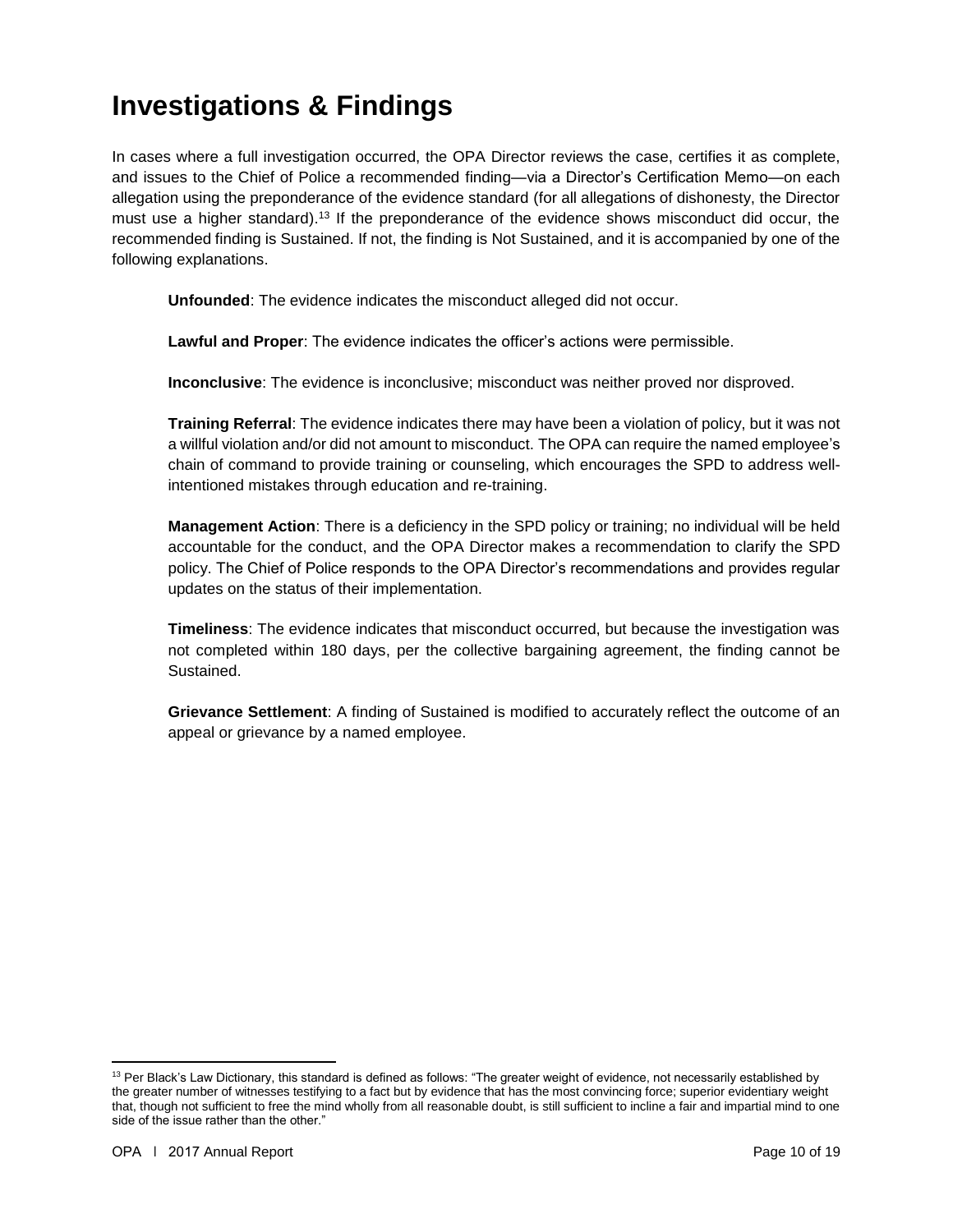*Figure 8: Findings of allegations investigated and completed, by year (2015-2017)*



- The OPA completed a total of 357 investigations in 2017, comprising 1,032 allegations, of which 18% received a Sustained finding. This was consistent with the 18% Sustained rate in 2016 (see *Figure 8*).
- The percentage of allegations Not Sustained-Training Referral fell from 20% in 2016 to 15% in 2017.
- The percentage of allegations Not Sustained-Lawful and Proper and Not Sustained-Inconclusive both increased slightly.

*Figure 9: Findings of cases investigated and completed, by case disposition (2017)*



• *Figure 9* depicts 2017 findings by case rather than by individual allegation. It shows that 11% of all cases closed in 2017 resulted in a least one Sustained finding (40 cases) and at least one Not Sustained finding, while 18% resulted in Sustained findings for all allegations (65 cases), and 71% resulted in no allegations being Sustained (252 cases).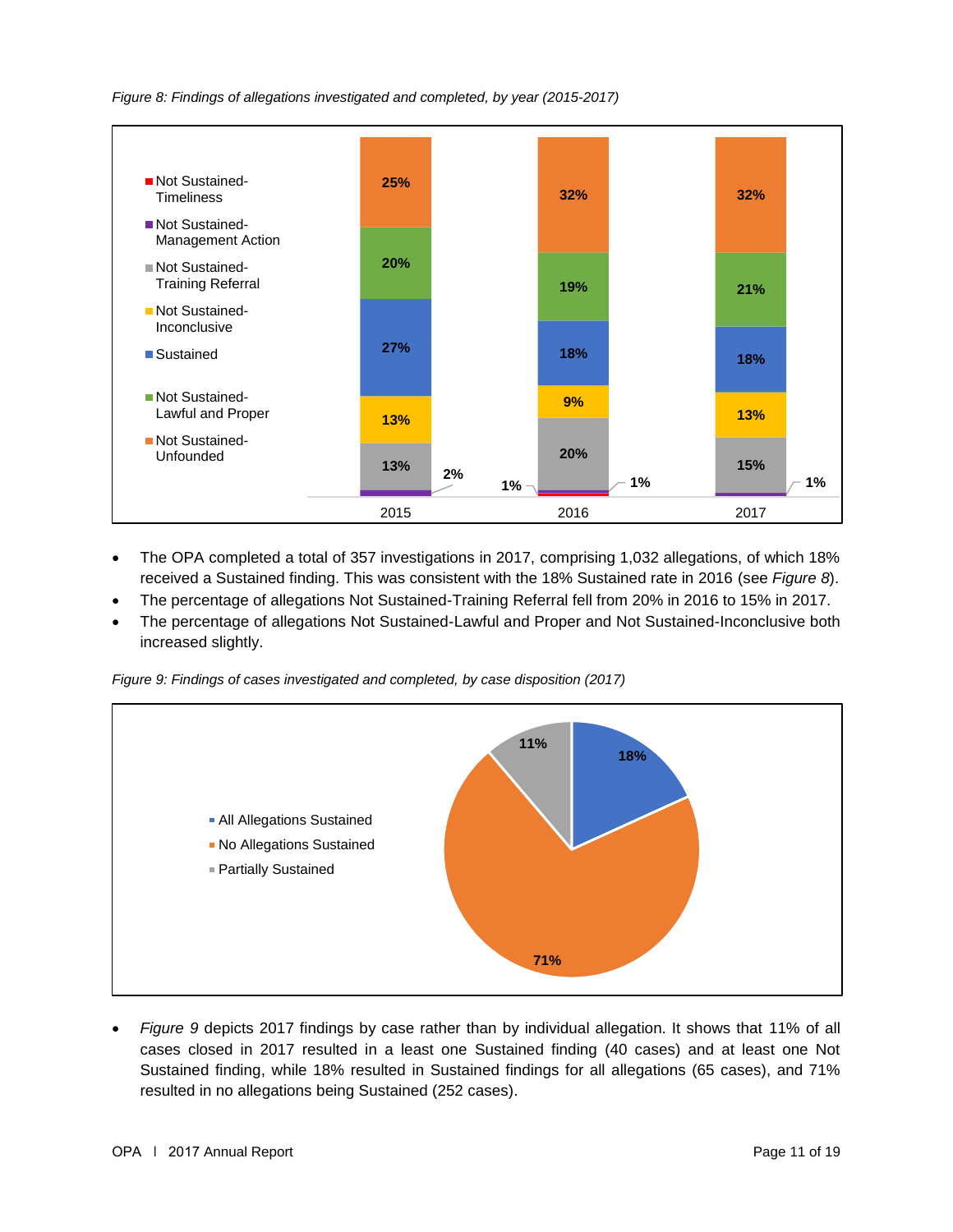#### Use of Force Findings

Allegations involving Use of Force generally require a more involved investigation, both in time and complexity, due to reviewing each involved and/or responding officer's reports, in-car video, and body-worn video.

- In 2017, findings were made on 183 allegations of Use of Force. Only 2%, or 6 allegations, were Sustained. This was a decrease from 6% of Sustained Use of Force allegations in 2016 (or 9 allegations).
- There were two investigations in 2017 into Use of Force allegations that resulted in Management Action Recommendations.<sup>14</sup> These addressed the need for the SPD to better document the use of less-lethal force tools on demonstrators by specialty units.





### Findings Overturned

The Chief of Police overturned the OPA Director's recommended finding on one allegation in 2017. In this instance, the Chief changed a Sustained finding to Not Sustained-Inconclusive in a case that involved a demand for identification during a Terry stop in potential violation of policy. The Chief of Police wrote a letter to the Mayor and City Council indicating her disagreement and conclusion as to this allegation.<sup>15</sup>

 $\overline{\phantom{a}}$ <sup>14</sup> Although the Director's findings on these cases were released in 2017, the Management Action Recommendations were not written and released until 2018.

<sup>&</sup>lt;sup>15</sup> The Chief of Police only overturned one allegation in a multiple allegation case. The allegations that the officer was unprofessional and failed to correctly report force were Sustained and resulted in a 2-day suspension.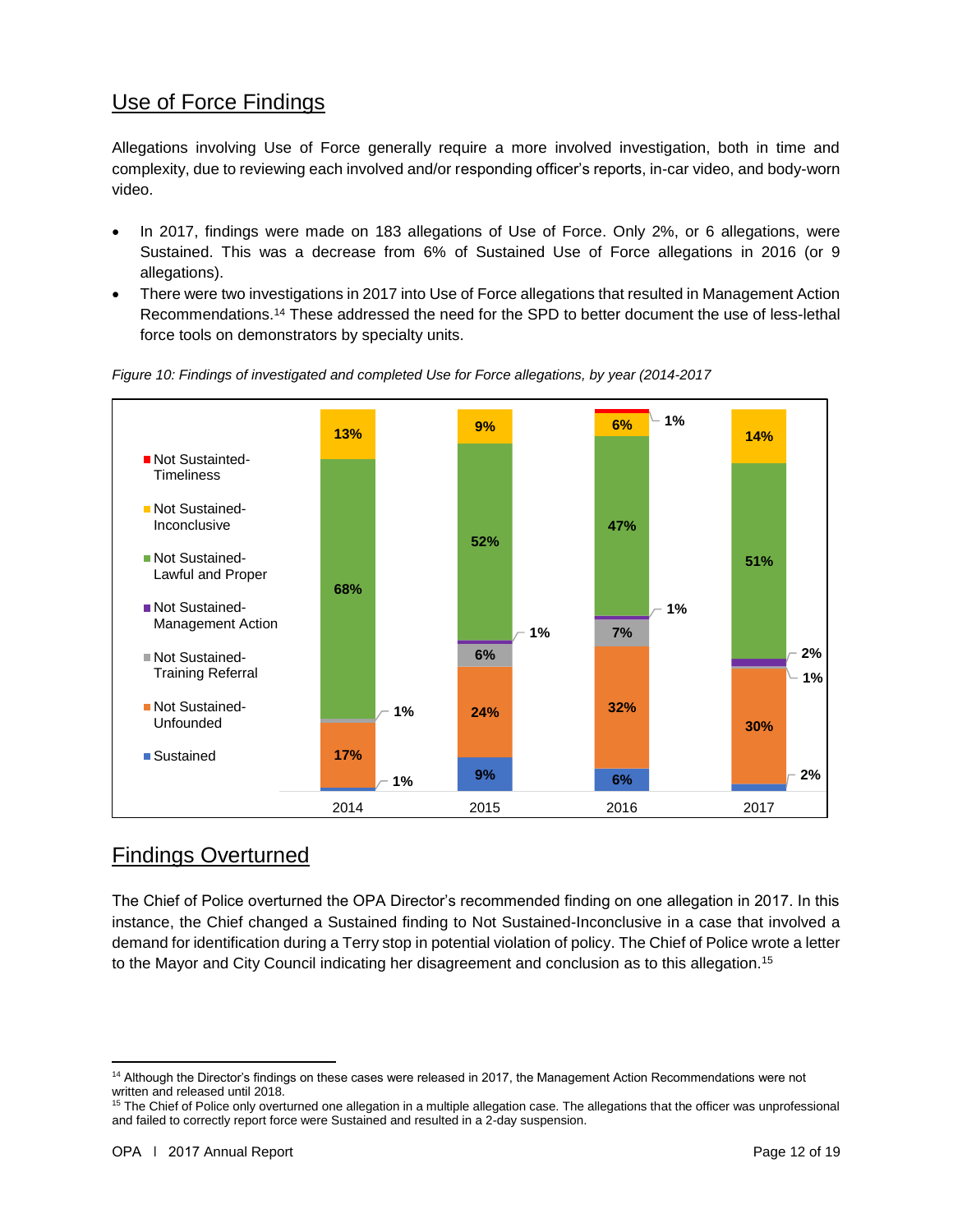### Timeliness of Investigations

Under the collective bargaining agreement, in order for discipline to be imposed on an employee, the OPA must complete its investigation within 180 days of when an SPD supervisor or the OPA receives a complaint. A key indicator of the performance of the OPA's investigations is the time it takes to close a full investigation. Of equal importance is the time it takes to close a full investigation for Sustained cases, which are typically the most complicated and time consuming.

- In 2017, a total of 357 investigations were closed in an average of 158 days.
- Although the OPA received fewer total contacts in 2017 than in previous years, it did receive an increase in total number of allegations within investigations, which may mean cases were more complex and time-consuming to investigate and close.
- All investigations of cases involving Sustained findings were completed in sufficient time for discipline to be imposed. The average number of days to close a case with one or more Sustained findings in 2017 was 172.
- Most Sustained cases, 66% (67 cases), were completed within 20 days of the 180-day timeline.
- In 8% of cases (8 cases), the bargaining unit for the employee named in the complaint granted the OPA an extension due to unforeseen circumstances (e.g., the employee was unavailable for an interview due to extended absence or illness).



*Figure 11: Number of days it took to complete investigations, by year (2015-2017)*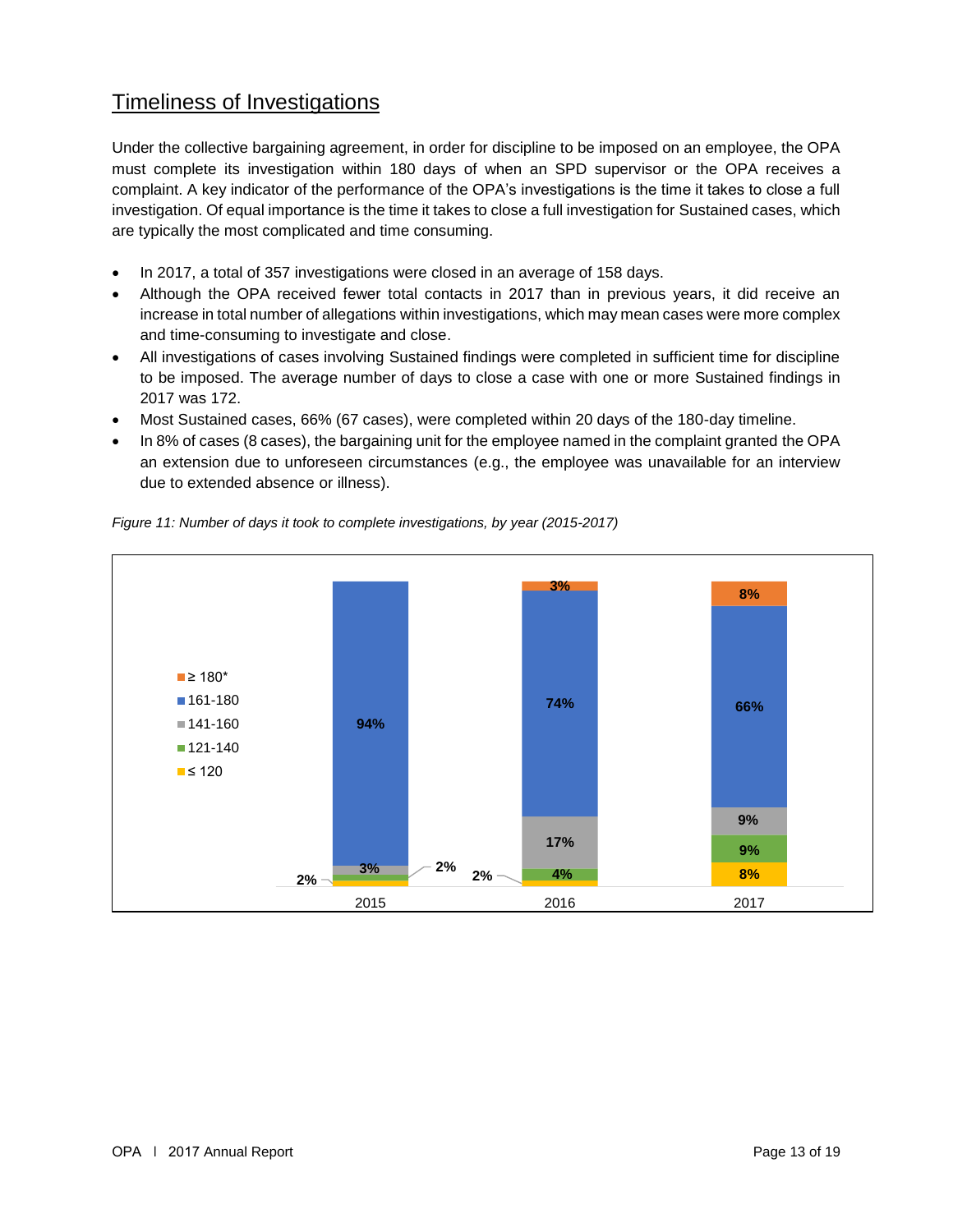## **Discipline**

After a recommended finding of Sustained has been issued on an allegation of misconduct, the Chief of Police decides what discipline to impose on the named employee. For each allegation, one of five types of discipline can be imposed, listed below in order of severity.

**Documented Oral Reprimand**: An Oral Reprimand is provided by the chain of command to an employee to explain how his or her conduct violated a specific policy. As with all discipline, the goal is to correct the behavior and ensure that it does not reoccur.

**Written Reprimand**: A Written Reprimand is similar to an Oral Reprimand, but is generally utilized when there is a higher level of misconduct or fewer mitigating factors. It is the final corrective step prior to a higher level of discipline.

**Suspension Without Pay**: A Suspension requires an employee to forgo work and its associated pay. Suspensions generally occur in cases where misconduct is sufficiently severe that an Oral or Written Reprimand is too lenient to ensure the behavior will be corrected. Suspensions may be given in full day increments up the highest level of a 30-day Suspension.<sup>16</sup>

**Demotion**: A demotion is a reduction in rank. For example, a Captain could be demoted to a Lieutenant, a Sergeant to an Officer, or a Supervisor to a line employee.

**Termination**: A termination is when an employee is dismissed from his or her employment.



*Figure 12: Number of Named Employees who received discipline, by type of discipline and year (2015-2017) 17*

 $\overline{\phantom{a}}$ <sup>16</sup> Suspension without pay is limited to a maximum of 30 days pursuant to the collective bargaining agreement.

<sup>&</sup>lt;sup>17</sup> "Termination" in this Figure in interpreted broadly; when further broken down it includes one termination; two resignations in lieu of termination; five resignations or retirements prior to receiving discipline (even though that discipline would not necessarily have called for termination), and two resignations prior to receiving notification of termination.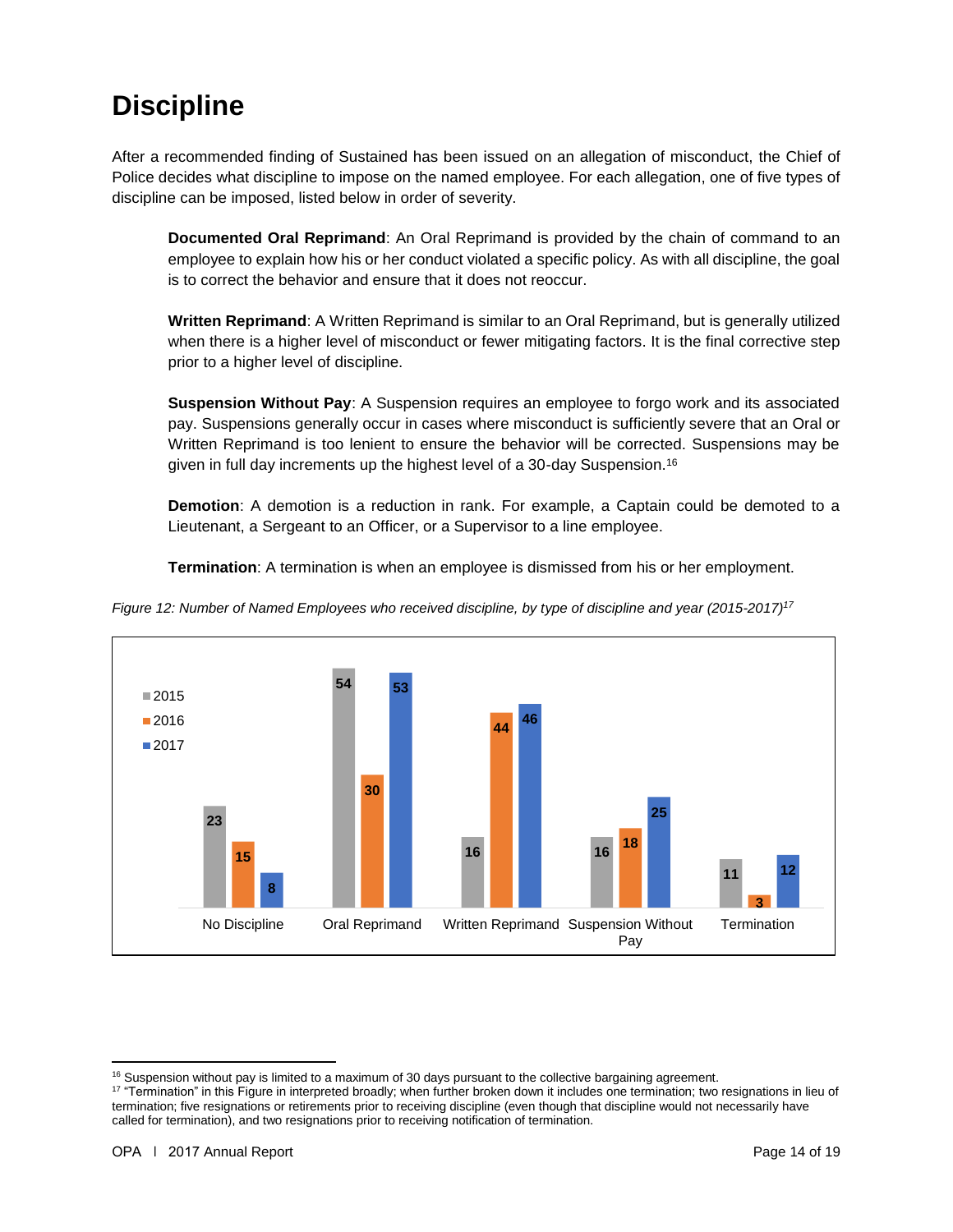- Of the 189 allegations of misconduct Sustained by the OPA in 2017, 132 instances of discipline were imposed on 127 SPD employees.<sup>18</sup> In 2016, there were 137 Sustained allegations and 110 instances of discipline imposed on 95 SPD employees.
- Eight of the Sustained findings did not result in discipline either because appropriate action had already been taken by the employee's supervisor, the employee no longer worked for the SPD, or the violation of the policy was considered minor.
- There was a 77% increase (from 30 to 53) in the number of Oral Reprimands imposed for Sustained findings between 2016 to 2017. The primary allegation that led to an Oral Reprimand in 2017 was the same as 2016: violation of the Training, Qualification and Certification policy.
- The number of Written Reprimands remained consistent between 2016 and 2017, with 44 and 46 imposed, respectively. The most common allegation that led to a Written Reprimand in 2017 was for a violation of the Video and Audio Recording policy.
- There was a 39% increase (from 18 to 25) in the number of Suspensions Without Pay imposed in 2017 compared with 2016. The average number of days suspended in 2017 was four, and the longest suspension was for 30 days. The most common allegations that led to Suspension Without Pay in 2017 were Professionalism and Video and Audio Recording.

Employees may appeal any disciplinary decision of Suspension or Termination to either the Public Safety Civil Service Commission or an alternative appeal process as provided in their collective bargaining agreement. If the employee is terminated or resigns/retires in lieu of termination, the Chief of Police will send notification to the Washington State Criminal Justice Training Commission (WSCJTC), which is responsible under state law for certifying and de-certifying all officers. If the misconduct includes a criminal conviction or dishonesty, WSCJTC may de-certify the officer, meaning he or she will no longer be allowed to be an officer anywhere in the state.

• In 2017, seven cases were appealed or grieved (see *Figure 13*).



*Figure 13: Cases appealed or grieved, by year (2015-2017)*

<sup>&</sup>lt;sup>18</sup> Investigations may contain multiple allegations that are found to be Sustained, however only one disciplinary action is imposed per employee per investigation.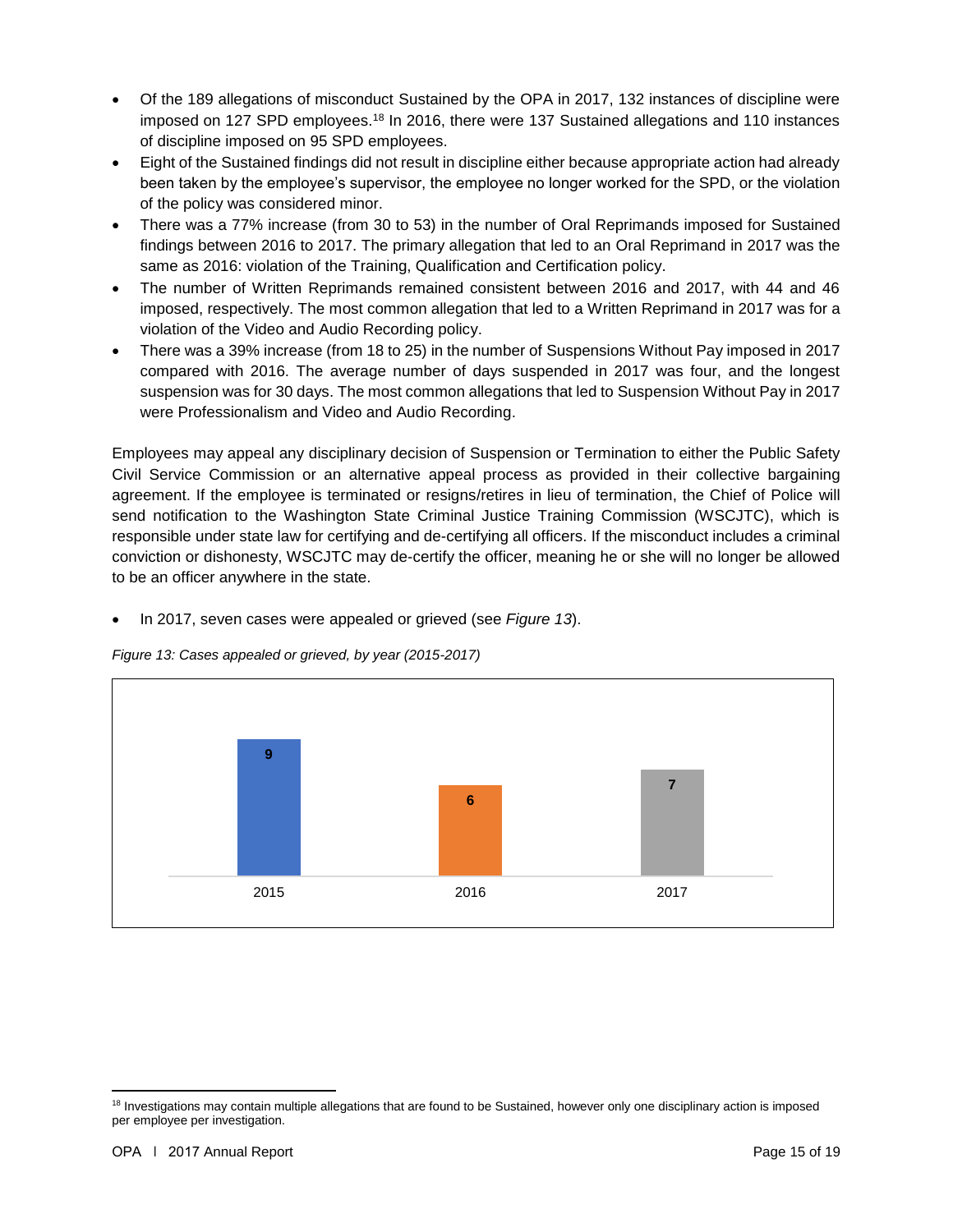## **Named Employee Complaint Patterns**

#### Complaints and Named Employee Years of Service

Similar to data reported in 2015 and 2016, there were two prominent peaks in the number of complaints SPD employees received in 2017 and their number of years of law enforcement service (see *Figure 14*).

- The first peak occurs between two and four years of service and might be explained by the steep learning curve experienced by new officers who are no longer under the guidance of a Field Training Officer as they are during their probationary period (generally the first year of service).
- The second peak, between 9 and 11 years of service, is less easily explained. The OPA is looking to conduct an analysis of these complaints in an effort to better understand the root causes of the increased rate of complaints against this cohort of SPD employees.

#### Sustained Complaints per Named Employee

- There were 12 Named Employees in 2017 who received Sustained findings in two or more cases.
- Three Named Employees had two or more Sustained complaints in two or more of the years between 2015 and 2017.

#### Demographics of Named Employees

- In 2017, individuals who were White accounted for 72% of the Named Employees in OPA complaints and represented 70% of the SPD as a whole.
- Male officers accounted for 84% of the Named Employees in OPA complaints and represented 71% of SPD as a whole.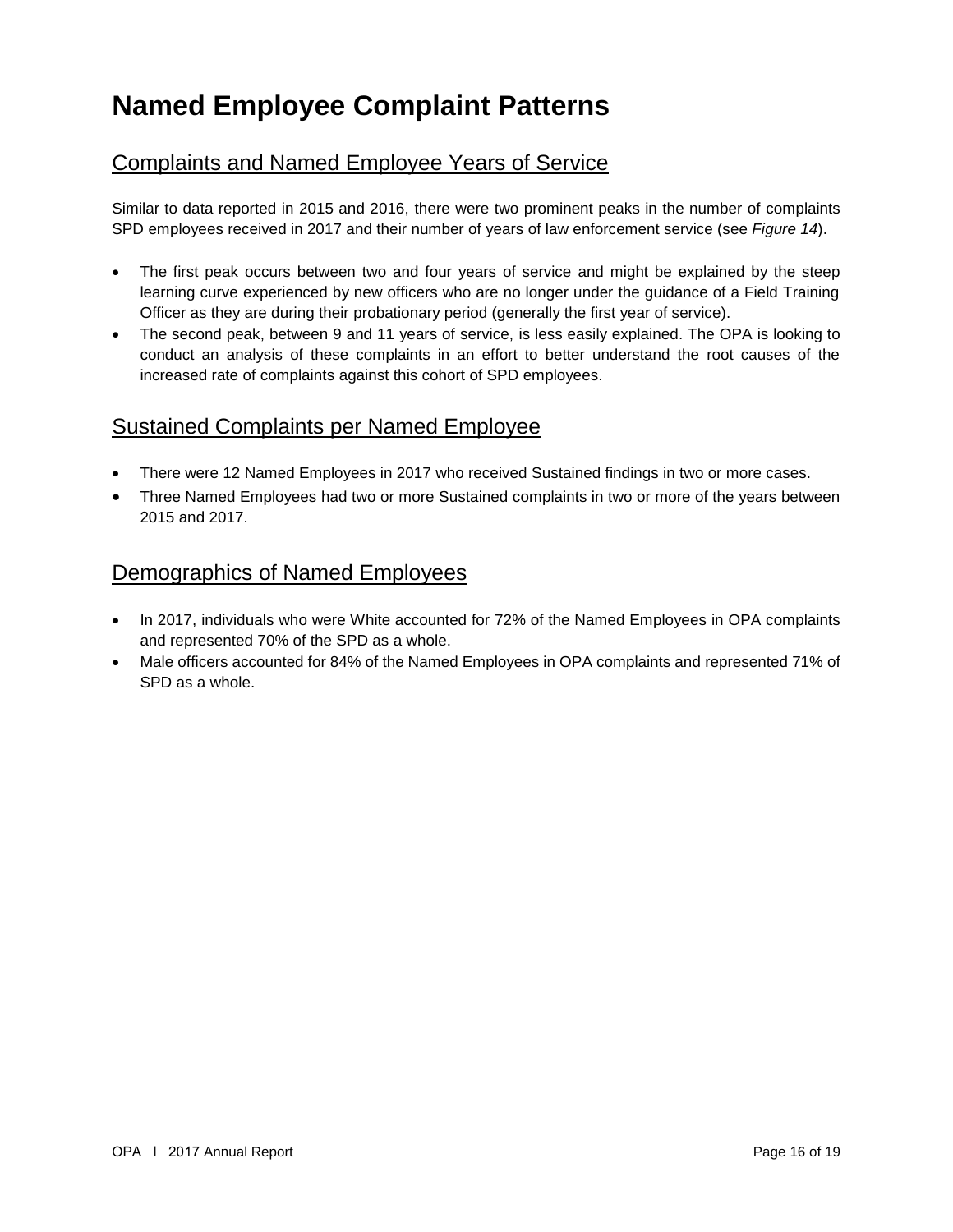## **Other Patterns &Trends**

## Location of Incidents Resulting in Complaints

Of all cases classified for Supervisor Action or Investigation, most occur within the precinct to which the SPD employee is assigned at the time of the incident. However, some allegations arise from activity by officers outside of their assignments because all officers are required to follow SPD policy, even while offduty (e.g., during secondary employment).

• The geographical breakdown of the location of incidents that result in a Supervisor Action or Investigation has remained fairly consistent over the past three years (see *Figure 15*).



*Figure 14: Location of incidents resulting in complaints, by year (2015-2017)*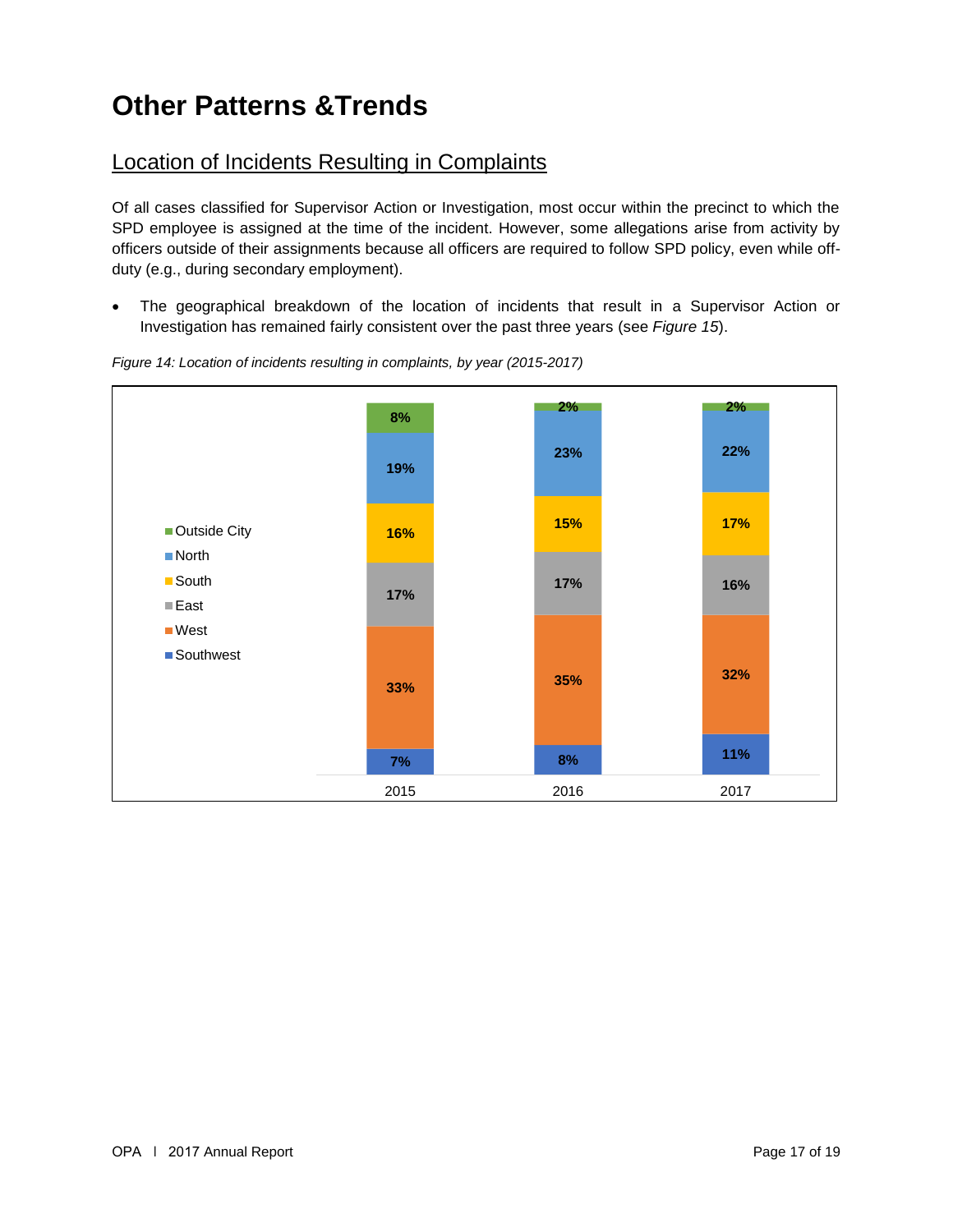# **Complaint Appeal Status**

Although the OPA does not directly handle the complaint appeal process, it committed to reporting on their status.<sup>19</sup> Appeals are managed by either the Public Safety Civil Service Commission (PSCSC), the Disciplinary Review Board (DRB), or an arbitrator. Below is the status of all appeals as of the publishing of this report.<sup>20</sup>

| Case      | Nature of<br>Appeal <sup>21</sup> | <b>Allegations</b>                                                      | Appeal<br><b>Date</b> | <b>Change or Final Decision</b>                                                                                                                                                                                                                                                  |
|-----------|-----------------------------------|-------------------------------------------------------------------------|-----------------------|----------------------------------------------------------------------------------------------------------------------------------------------------------------------------------------------------------------------------------------------------------------------------------|
| 2015-0117 | <b>DRB</b>                        | Professionalism                                                         | 10/8/2015             | Settled: Termination changed to                                                                                                                                                                                                                                                  |
|           |                                   | Officers Will Not Engage in Bias-<br><b>Based Policing</b>              |                       | retirement in lieu of termination and<br>agreement to not seek future                                                                                                                                                                                                            |
|           |                                   | <b>Voluntary Contacts and Terry</b><br>Stops                            |                       | employment in law enforcement.<br>(8/14/17)                                                                                                                                                                                                                                      |
|           |                                   | Use of Force Core Principals                                            |                       |                                                                                                                                                                                                                                                                                  |
|           |                                   | Officers Shall Use De-Escalation<br>Tactics                             |                       |                                                                                                                                                                                                                                                                                  |
| 2014-0233 | <b>DRB</b>                        | Use of Force: When Authorized                                           | 4/24/2015             | Settled: Sustained finding, reduced<br>disciplinary penalty from 15-day<br>suspension to 10-day suspension<br>with 2 days held in abeyance.<br>(1/20/2017)                                                                                                                       |
| 2015-0607 | <b>DRB</b>                        | Obedience to Orders                                                     | 4/15/2016             | Settled: Sustained finding, reduced<br>disciplinary penalty from 10-day<br>suspension, disciplinary transfer,<br>and retraining on supervisor<br>responsibilities to 1-day<br>suspension, disciplinary transfer,<br>and retraining on supervisor<br>responsibilities. (12/4/17). |
| 2015-0655 | <b>DRB</b>                        | Use of Force: Necessary and<br>reasonable to affect a lawful<br>purpose | 8/22/2016             | Pending                                                                                                                                                                                                                                                                          |
|           |                                   | Conformance to Law                                                      |                       |                                                                                                                                                                                                                                                                                  |
| 2015-1522 | <b>DRB</b>                        | Use of Force: When Prohibited                                           | 8/22/2016             | Pending                                                                                                                                                                                                                                                                          |
|           |                                   | Use of Force: When Authorized                                           |                       |                                                                                                                                                                                                                                                                                  |
| 2015-1586 | <b>DRB</b>                        | Performance of Duty                                                     | 9/04/2016             | Pending                                                                                                                                                                                                                                                                          |
|           |                                   | Professionalism                                                         |                       |                                                                                                                                                                                                                                                                                  |
| 2015-1859 | <b>DRB</b>                        | Use of Force: De-Escalation                                             | 10/5/2016             | Pending                                                                                                                                                                                                                                                                          |
| 2014-0216 | <b>DRB</b>                        | Use of Force: When Authorized                                           | 11/18/2016            | Pending                                                                                                                                                                                                                                                                          |
|           |                                   | Use of Force: When Prohibited                                           |                       |                                                                                                                                                                                                                                                                                  |
|           |                                   | Use of Force: Officers Shall Use<br><b>De-escalation Tactics</b>        |                       |                                                                                                                                                                                                                                                                                  |
|           |                                   | <b>Voluntary Contacts and Terry</b><br><b>Stops</b>                     |                       |                                                                                                                                                                                                                                                                                  |
| 2016-0400 | Arbitration                       | Use of Force Tools                                                      | 12/13/2016            | Pending                                                                                                                                                                                                                                                                          |
| 2016-0497 | Arbitration                       | Video and Audio Recording                                               | 12/14/2016            | Pending                                                                                                                                                                                                                                                                          |
| 2016-0439 | <b>DRB</b>                        | Professionalism                                                         | 2/22/2017             | Pending                                                                                                                                                                                                                                                                          |

<sup>&</sup>lt;sup>19</sup> This information only includes grievances and appeals at the final step (arbitration) of a multiple-step grievance process.

<sup>&</sup>lt;sup>20</sup> Previously reported cases that have been settled or withdrawn are not included.

<sup>&</sup>lt;sup>21</sup> The OPA did not report on complaints that went to arbitration in previous years, only those that went to the DRB.